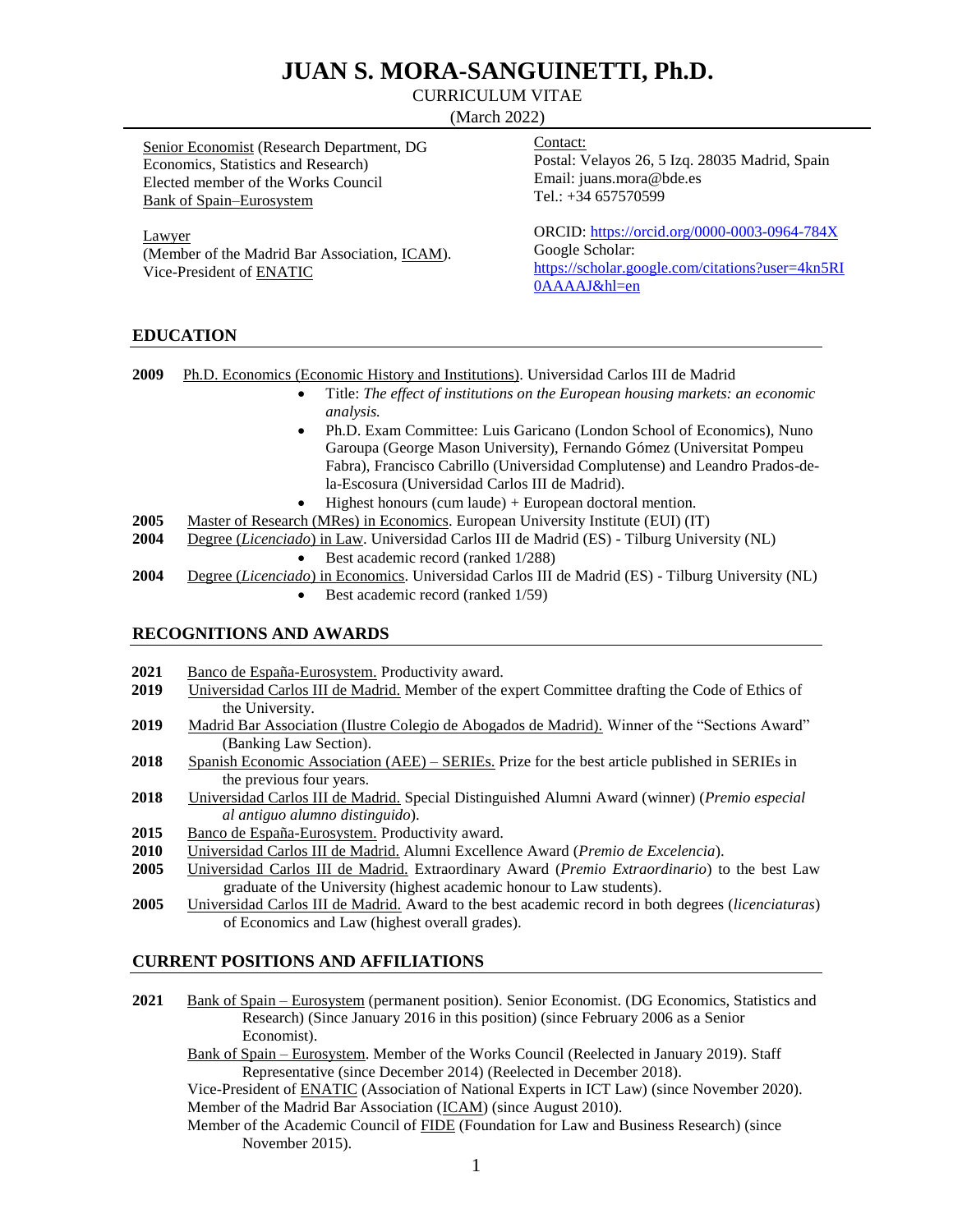Member of the "Observatorio de la Actividad de la Justicia". Wolters Kluwer Foundation (since June 2021).

Member of the Scientific Council of the French Association of Law and Economics (since October 2021).

# **PREVIOUS POSITIONS**

| 2020 | EAE Business School. Invited Professor. Master in Law & Economics and Public Management.       |
|------|------------------------------------------------------------------------------------------------|
| 2020 | Consultant for the Economic and Social Council (CES) of the Region of Murcia for the study     |
|      | (conducted in a personal capacity): "Los impactos económicos del funcionamiento de la          |
|      | justicia en la Región de Murcia".                                                              |
| 2018 | Invited Professor. Economic Analysis of Law and Competition Law. CUNEF (Madrid) (since         |
|      | 2017).                                                                                         |
| 2017 | Invited Professor. Master in Law & Economics. Universidad Complutense de Madrid & Fundación    |
|      | Ortega y Gasset (since 2012).                                                                  |
| 2016 | President of the Association of Economists of the Bank of Spain (February 2016 - December      |
|      | 2017).                                                                                         |
| 2012 | Member of the Academic Council of AEDE (Spanish Association of Law and Economics) (June        |
|      | 2012 - December 2017).                                                                         |
| 2012 | Bank of Spain – Eurosystem (January 2012 – January 2016) (permanent position). Senior          |
|      | Economist. (DG Economics and Statistics). Economic Analysis and Forecasting Dept.              |
|      | Economic Policy Analysis Division.                                                             |
| 2010 | OECD (Paris) (February 2010 – December 2011). Economist. Economics Department, Country         |
|      | Studies Branch.                                                                                |
| 2006 | <u>Bank of Spain – Eurosystem</u> (February 2006 – February 2010) (permanent position). Senior |
|      | Economist. Economic Analysis and Forecasting Dept. Economic Policy Analysis Division.          |
| 2004 | Deloitte & Touche (February – May) Consultancy (financial and banking sector).                 |
| 2003 | Universidad Carlos III de Madrid (September 2003 – June 2004) Research Assistant, Department   |
|      | of Economics.                                                                                  |
| 2001 | Arthur Andersen (September – November) Consultancy (Public sector analysis: governance,        |
|      | education and health).                                                                         |
|      |                                                                                                |

# **VISITING POSITIONS**

| 2014       | Singapore Management University (SMU) (Singapore) (November). Visiting Scholar. |
|------------|---------------------------------------------------------------------------------|
| 2005, 2008 | University of Iowa (USA) (June $-$ July) Postgraduate visiting researcher.      |

# **SCHOLARSHIPS**

| 2005 | <b>European University Institute.</b> Bursar from the EUI for research activities at the University |
|------|-----------------------------------------------------------------------------------------------------|
|      | of Iowa (USA). June 2005.                                                                           |
| 2005 | Ministry of Foreign Affairs of Spain. "Salvador de Madariaga" Scholarship for the studies in        |
|      | the European University Institute (Florence). Academic course 2004-2005.                            |
| 2005 | Fundacion Asturiana Estudios Avanzados. Scholarship for the courses of La Granda                    |
|      | (Universidad de Oviedo) (July 2004).                                                                |
| 2003 | Ministry of Education of Spain. Scholarship for research activities at the Department of            |
|      | Economics, Universidad Carlos III Madrid (2003-2004) ("Beca de Colaboración").                      |
| 2003 | Universidad Marqués de Santillana. Scholarship for the Summer course "El modelo"                    |
|      | Económico Español de la última década 1993-2003". Guadalajara 2003 (14-17 July)                     |
| 2002 | European Union. Erasmus Scholarship. August 2002- January 2003 in Tilburg University                |
|      | (The Netherlands). Faculty of Economics and Business Administration.                                |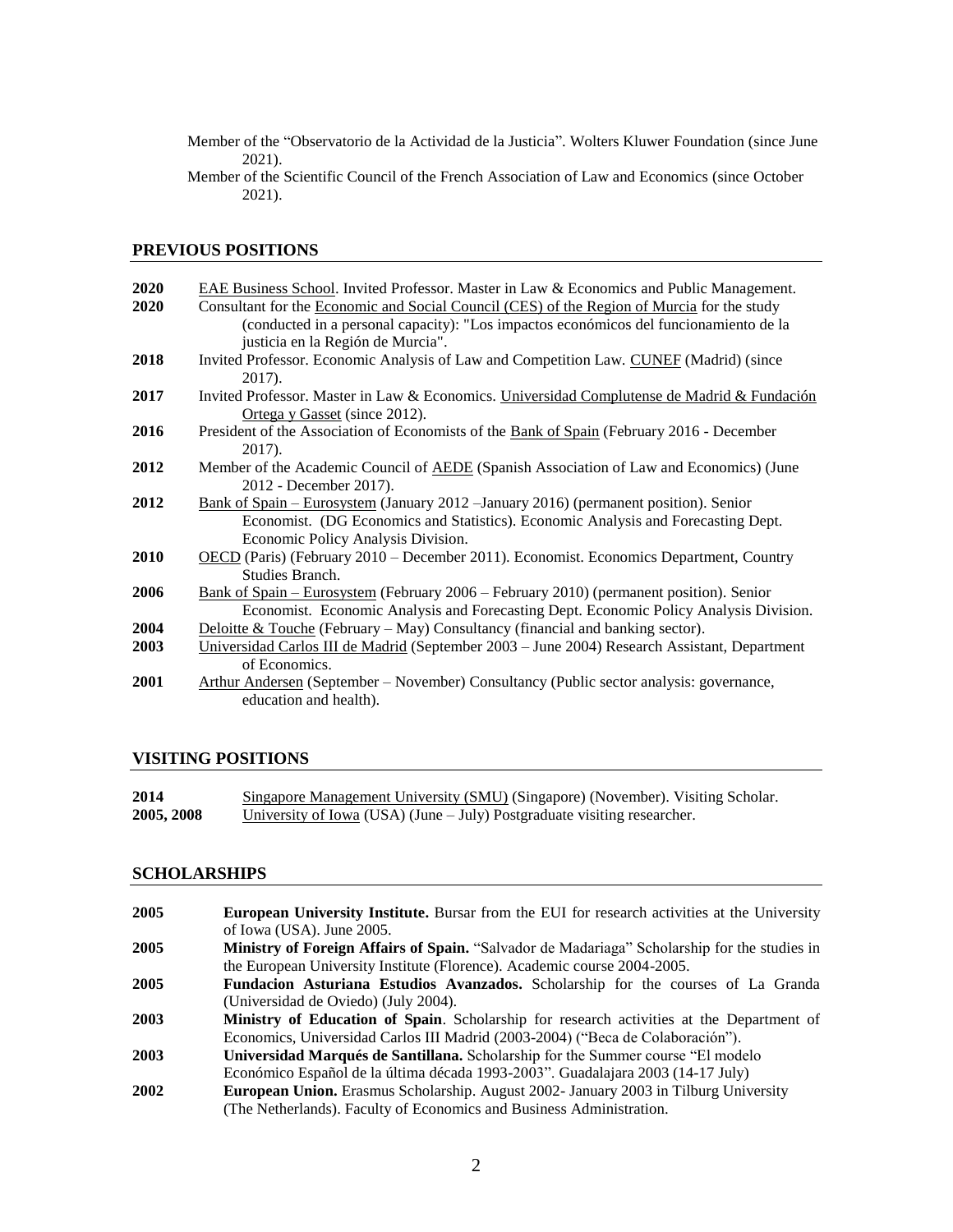**2001 Fundación General Universidad Complutense.** Scholarship for the course "Los protagonistas de la Guerra Civil (1936-1939): Entre la ética y el extremismo". 2-6 July 2001. **2000 Universidad Carlos III de Madrid.** Scholarship for the course "La Historia de los Derechos Fundamentales: El siglo XVIII" of the University of Cantabria. 28 August-1 September 2000. **1999 Fundación General Universidad Complutense.** Scholarship for the course "La Unión Europea en sus desafíos y consecuencias para España en el periodo 2000-2006". 12-16 July 1999.

#### **BOOKS (***‡)*

- *‡* Mora-Sanguinetti, J. S. (2022). "*La factura de la injusticia. Sistema judicial, economía y prosperidad en España".* Tecnos. Madrid.
- *‡* Mora-Sanguinetti, J. S. and M. Martínez-Matute (2020). "*Los impactos económicos del funcionamiento de la justicia en la Región de Murcia".* Consejo Económico y Social de la Región de Murcia. Murcia.
- *‡* Beynet, P. Fuentes, A., Wölfl, A. and J.S. Mora-Sanguinetti OECD (2010). "*Economic Survey of Spain 2010*". OECD Publishing. Paris.
- *‡* Mora-Sanguinetti, J. S. (2010). "*The effect of institutions on the European housing markets: an economic analysis*". Estudios Económicos No. 77, Banco de España. Madrid.

### **REFEREED JOURNAL ARTICLES**

#### *[\* = blind /formally refereed article] [† = Indexed in the JCR/SJR]*

- *†*\* Mora-Sanguinetti, J. S. and R. Spruk (2022). "Economic Effects of Recent Experiences of Federalism: Analysis of the Regionalization Process in Spain". *Journal of Regional Science*. (Conditionally accepted).
- *†*\* De Lucio, J. and J. S. Mora-Sanguinetti (2022). "Drafting "better regulation": the economic cost of regulatory complexity". *Journal of Policy Modeling*. DOI: https://doi.org/10.1016/j.jpolmod.2021.10.003
- *†*\* Dejuán, D. and J. S. Mora-Sanguinetti (2021). "Which legal procedure affects business investment most, and which companies are most sensitive? Evidence from microdata". *Economic Modelling* 94, 201- 220.
- *†*\* Doménech-Pascual, G., Martínez-Matute, M. and J. S. Mora-Sanguinetti (2021). "Do fee-shifting rules affect plaintiffs' win rates? A theoretical and empirical analysis". *International Review of Law and Economics* 65, 105967.
- *†\** Mora-Sanguinetti, J. S. and R. Pérez-Valls (2021). "How does regulatory complexity affect business demography? Evidence from Spain". *European Journal of Law & Economics*. 51, 203–242
- *\** Mora-Sanguinetti, J. S. (2020). "La litigación: externalidades e instrumentos para su racionalización. El caso español". *Revista ICE* Nº 915. 39-51. Ministerio de Industria, Comercio y Turismo.
- *†*\* Jimeno, J. F., Martínez-Matute, M. and J. S. Mora-Sanguinetti (2020). "Employment Protection Legislation, Labor Courts, and Effective Firing Costs". *IZA Journal of Labor Economics* 9(1). DOI: https://doi.org/10.2478/izajole-2020-0002
- *†*\* Mora-Sanguinetti, J. S. and M. Martínez-Matute (2019). "An economic analysis of court fees: evidence from the Spanish civil jurisdiction". *European Journal of Law & Economics* 47(3), 321-359.
- \* Mora-Sanguinetti, J. S. (2019). "La "complejidad" de la regulación española ¿Cómo medirla? ¿Qué impacto económico tiene?". *Revista ICE Nº* 907 (Marzo-Abril 2019). 147-162. [Sección Tribuna de Economía].
- *†*\* Mora-Sanguinetti, J.S., Martínez-Matute, M. and M. García-Posada (2017). "Credit, crisis and contract enforcement: evidence from the Spanish loan market". *European Journal of Law & Economics* 44 (2), 361-383.
- *†*\* Mora-Sanguinetti, J. S. and N. Garoupa (2015) "Do lawyers induce litigation? Evidence from Spain, 2001-2010". *International Review of Law and Economics* 44, 29–41.
- *†*\* García-Posada, M. and J. S. Mora-Sanguinetti (2015). "Does (average) size matter? Court enforcement, business demography and firm growth". *Small Business Economics* 44 (3), 639-669.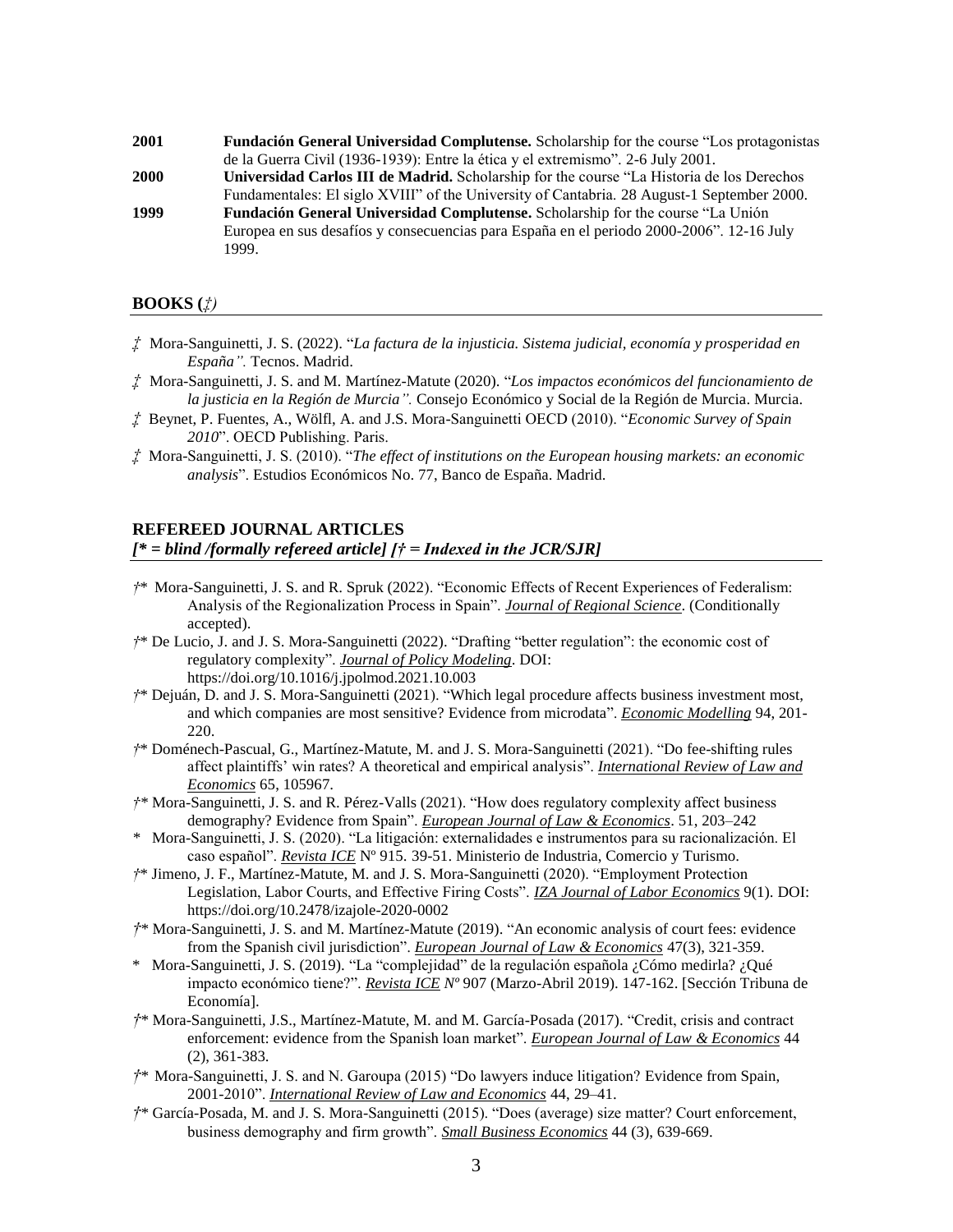- \* Doménech, G. and J. S. Mora-Sanguinetti (2015). "El mito de la especialización judicial". *Indret* 1/2015, 1- 32.
- *†*\*García-Posada, M. and J. S. Mora-Sanguinetti (2014). "Entrepreneurship and Enforcement Institutions: Disaggregated Evidence for Spain" *European Journal of Law and Economics* 40 (1), 49-74.
- *†*\* Mora-Sanguinetti, J. S. and M. Rubio (2014). "Recent Reforms in Spanish Housing Markets: An Evaluation using a DSGE Model". *Economic Modelling* 44 (Supplement 1), S42-S49.
- *†*\* García-Posada, M. and J. S. Mora-Sanguinetti (2014). "Are there alternatives to bankruptcy? A study of small business distress in Spain". *SERIEs, Journal of the Spanish Economic Association* 5 (2-3), 287- 332. (*SERIEs – Spanish Economic Association 2018 Prize for the best article in the previous four years*).
- \* Mora-Sanguinetti, J. S. (2013). "Les causes de la faiblesse du marché du logement locatif en Espagne: Les effets de la réglementation, de la protection juridique et de la fiscalité". *OFCE Revue* 128. 218-243.
- *†*\* Matea, M.L. and J.S. Mora-Sanguinetti (2012) "Comercio minorista y regulación autonómica: efectos en la densidad comercial, el empleo y la inflación". *Revista de Economía Aplicada* 59, Vol. XX. 5-54.
- *†*\* Mora-Sanguinetti, J. S. (2012). "Is judicial inefficacy increasing the weight of the house property market in Spain? Evidence at the local level". *SERIEs, Journal of the Spanish Economic Association* 3 (3). 339-365.
- \* Wölfl, A. and J. S. Mora-Sanguinetti (2012). "Improving the functioning of the Spanish labour market Why the 2010 and 2011 reforms were not yet sufficient". *Moneda y Crédito* 234. 129-161.
- \* Mora-Sanguinetti, J.S. and P. Hernández de Cos (2011). "An assessment of the reform of the Spanish competition framework". *World Competition Law and Economics Review* 34(3). 477-493.
- \* Mora-Sanguinetti J. S. (2011). "The Regulation of Residential Tenancy Markets in Post-War Western Europe: An Economic Analysis". *European Journal of Comparative Economics* 8(1). 47-75.
- \* Mora-Sanguinetti, J. S. (2010). "A Characterization of the Judicial System in Spain: Analysis with Formalism Indices". *Economic Analysis of Law Review* 1 (2). 210-240.
- \* López Román, E. and J. S. Mora (2009). "Un análisis de la estructura institucional de protección de datos en España". *Indret* 2/2009. 1-34.

## **OTHER JOURNAL ARTICLES, CHAPTERS IN BOOKS, OTHER PUBLICATIONS**  *[\* = blind /formally refereed publication]*

- Mora-Sanguinetti, J. S. (2022). La evaluación de las políticas públicas: la Administración de Justicia. *Papeles de Economía Española* (forthcoming).
- \* Mora-Sanguinetti, J. S. and I. Soler (2022). *La regulación sectorial en España. Resultados cuantitativos*. Working Paper 2202 Banco de España.
	- Mora-Sanguinetti, J. S. (2021). El impacto del Covid-19 y la desaceleración económica en la Justicia Española ¿Han aumentado la litigación y la congestión judicial? *Informe del Observatorio de la Actividad de la Justicia*. Fundación Wolters Kluwer.
	- Mora-Sanguinetti, J. S. (2021). Las cuatro causas de la litigiosidad en España (y una no es del todo verdad) – (y 3) (La abogacía frente a las 386.850 normas de la democracia española). *Diario LA LEY. LMF*. Número 55. Noviembre 2021. Wolters Kluwer.
	- Mora-Sanguinetti, J. S. (2021). Las cuatro causas de la litigiosidad en España (y una no es del todo verdad) – 2 (¿Por qué litigan los abogados?). *Diario LA LEY. LMF*. Número 54. Octubre 2021. Wolters Kluwer.
	- Mora-Sanguinetti, J. S. (2021). Las cuatro causas de la litigiosidad en España (y una no es del todo verdad) – 1 ("Hay más abogados en Madrid que en toda Francia" y otras críticas a la abogacía que sería mejor analizar fríamente con datos). *Diario LA LEY. LMF*". Número 53, Septiembre 2021. Wolters Kluwer.
	- Mora-Sanguinetti, J. S. (2021). El impacto de la eficacia de la justicia en la inversión empresarial en España. Artículos Analíticos. *Boletín Económico-Banco de España* 3/2021.
- \* Melcarne, A., Mora-Sanguinetti, J. S. and R. Spruk (2021). *Democracy, technocracy and economic growth: evidence from 20 century Spain*. Working Paper No. 2118. Banco de España.
- \* De Lucio, J. and J. S. Mora-Sanguinetti (2021). *New dimensions of regulatory complexity and their economic cost. An analysis using text mining*. Working Paper 2107. Banco de España.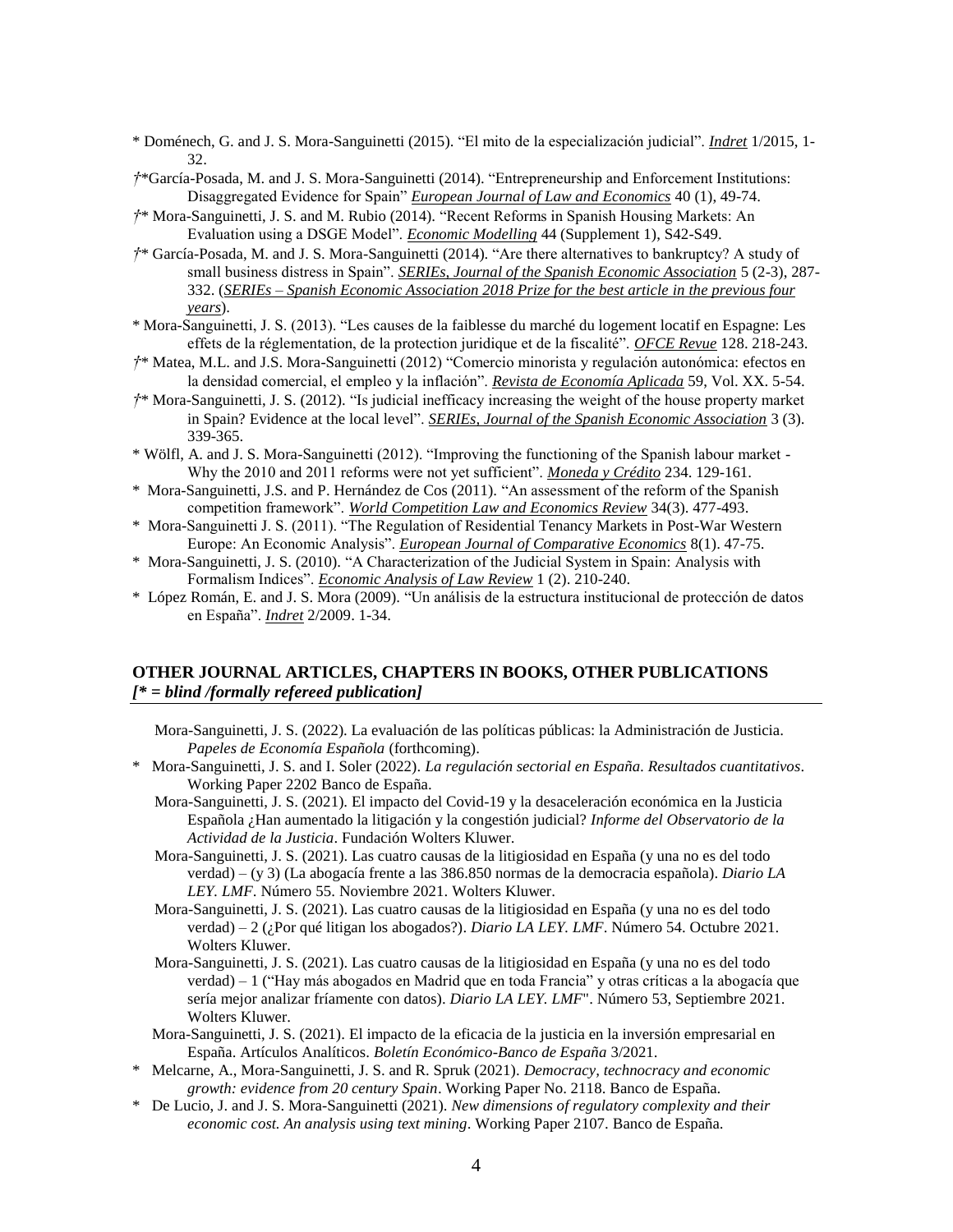- Mora-Sanguinetti, J. S. (2021). Justicia y economía: la eficiencia del sistema judicial en España y sus impactos económicos. *Papeles de Economía Española*, N.º 168.
- Perea González, A., Pasqual del Riquelme Herrero, M. A., Mora-Sanguinetti, J. S., Cohen Benchetrit, A. and R. Partido Figueroa (2020). Diálogos para el futuro judicial XVI. Justicia y Economía: Poder Judicial y creación de riqueza. *Diario La Ley*, Nº 9761, Sección Plan de Choque de la Justicia / Encuesta, 28 de Diciembre de 2020, Wolters Kluwer.
- Mora-Sanguinetti, J. S. (2020). *¿Cuál será la situación de la justicia tras la pandemia? ¿Qué soluciones son posibles? Un análisis de los datos.* Innovación y Tendencias. Sector Legal 2021. Wolters Kluwer. https://tienda.wolterskluwer.es/p/innovacion-y-tendencias-sector-legal-2021
- Mora-Sanguinetti, J. S. (2020). "Los impactos económicos de la justicia en España". *Informe del Observatorio de la Actividad de la Justicia*. Fundación Wolters Kluwer. https://tienda.wolterskluwer.es/p/observatorio-de-la-actividad-de-la-justicia-informe-2020
- \* Mora-Sanguinetti, J. S. and R. Pérez-Valls (2020). "*¿Cómo afecta la complejidad de la regulación a la demografía empresarial? Evidencia para España*". Working Paper 2002 Banco de España.
	- Mora-Sanguinetti, J. S. (2019). "Producción normativa, mercado de la abogacía y litigación en España". Dossier. Diciembre/2019. Thomson Reuters.
	- Mora-Sanguinetti, J. S. (2019). "Perspectiva geográfica de los concursos de acreedores y el desarrollo del mercado de servicios profesionales en España". *Revista del REFOR*. 53. (Revista del Registro de Expertos en Economía Forenses, REFOR del Consejo General de Economistas).
- \* Dejuán, D. and J. S. Mora-Sanguinetti (2019). "*Quality of enforcement and investment decisions. Firmlevel evidence from Spain*". Working Paper 1927 Banco de España.
- \* Mora-Sanguinetti, J. S. (2019). "Abogacía, Derecho bancario y banca: ¿Cómo ha influenciado la abogacía española el desarrollo del mercado bancario en los años más recientes?". *Anuario de Secciones del Ilustre Colegio de Abogados de Madrid*. (Winner of the *"Sections Award" of the Madrid Bar Association to the best paper in Banking Law*).
	- Doménech-Pascual, G., Martínez-Matute, M. and J. S. Mora-Sanguinetti (2019). "*El precio de la gratuidad. Sobre los efectos de las costas procesales y las tasas judiciales en el orden contenciosoadministrativo*". Comunicación (XIV Congreso de la Asociación Española de Profesores de Derecho Administrativo).
- \* Mora-Sanguinetti, J. S. and M. Martínez-Matute (2018). "*An economic analysis of court Fees: evidence from the Spanish civil jurisdiction*". Working Paper 1846 Banco de España.
- \* Mora-Sanguinetti, J. S. and R. Spruk (2018). "*Industry vs services: do enforcement institutions matter for specialization patterns? Disaggregated evidence from Spain*". Working Paper 1812 Banco de España.
	- Robles Díaz, J. C., Navarro Miranda, J. R. and J. S. Mora-Sanguinetti (2018). "Una visión desde la economía y desde la justicia sobre su contribución al funcionamiento de la Economía" En: *Implicaciones del funcionamiento de la Justicia en la Economía: Conclusiones del encuentro* (10-12 de julio de 2017, Universidad Internacional Menéndez Pelayo, Santander). Consejo General de Economistas de España: Confederación Española de Organizaciones Empresariales, pp. 43-61.
	- Silva Sánchez, M. J., Robles Díaz, J. C., Navarro Miranda, J.R., Mora-Sanguinetti, J. S., Ollero, A. and J. M. Casado Raigón (moderador) (2018). "Mesa redonda: el funcionamiento de la Justicia y sus implicaciones sobre la economía" En: *Implicaciones del funcionamiento de la Justicia en la Economía: Conclusiones del encuentro* (10-12 de julio de 2017, Universidad Internacional Menéndez Pelayo, Santander). Consejo General de Economistas de España: Confederación Española de Organizaciones Empresariales, pp. 67-81.
- Mora-Sanguinetti, J.S. and S. Salvador-Mora (2018). "La prevalencia del uso de las ejecuciones hipotecarias y la productividad de la economía española ¿Hubiera sobrevivido Apple en España?" In: Ganuza, J. and F. Gómez Pomar (Editores). "*Presente y futuro del mercado hipotecario español: un análisis económico y jurídico"*. Cizur Menor (Navarra). Aranzadi.
- Jimeno, J. F., Martínez-Matute, M. and J. S. Mora-Sanguinetti (2018). "*Employment Protection Legislation, Labor Courts, and Effective Firing Costs*". Discussion Paper. DP12554. Centre for Economic Policy Research (CEPR).
- Mora-Sanguinetti, J.S. (2017). "Assessing the impact of the institutional framework on the efficiency of the Spanish economy". *Research Update* – Banco de España*.* Spring 2017, 7-11.
- Martinez-Matute, M. and J. S. Mora-Sanguinetti (2017). "Un análisis económico de la jurisdicción contencioso-administrativa: el efecto del nuevo criterio de costas y las tasas judiciales". *Papeles de Economía Española* 151, 88-101.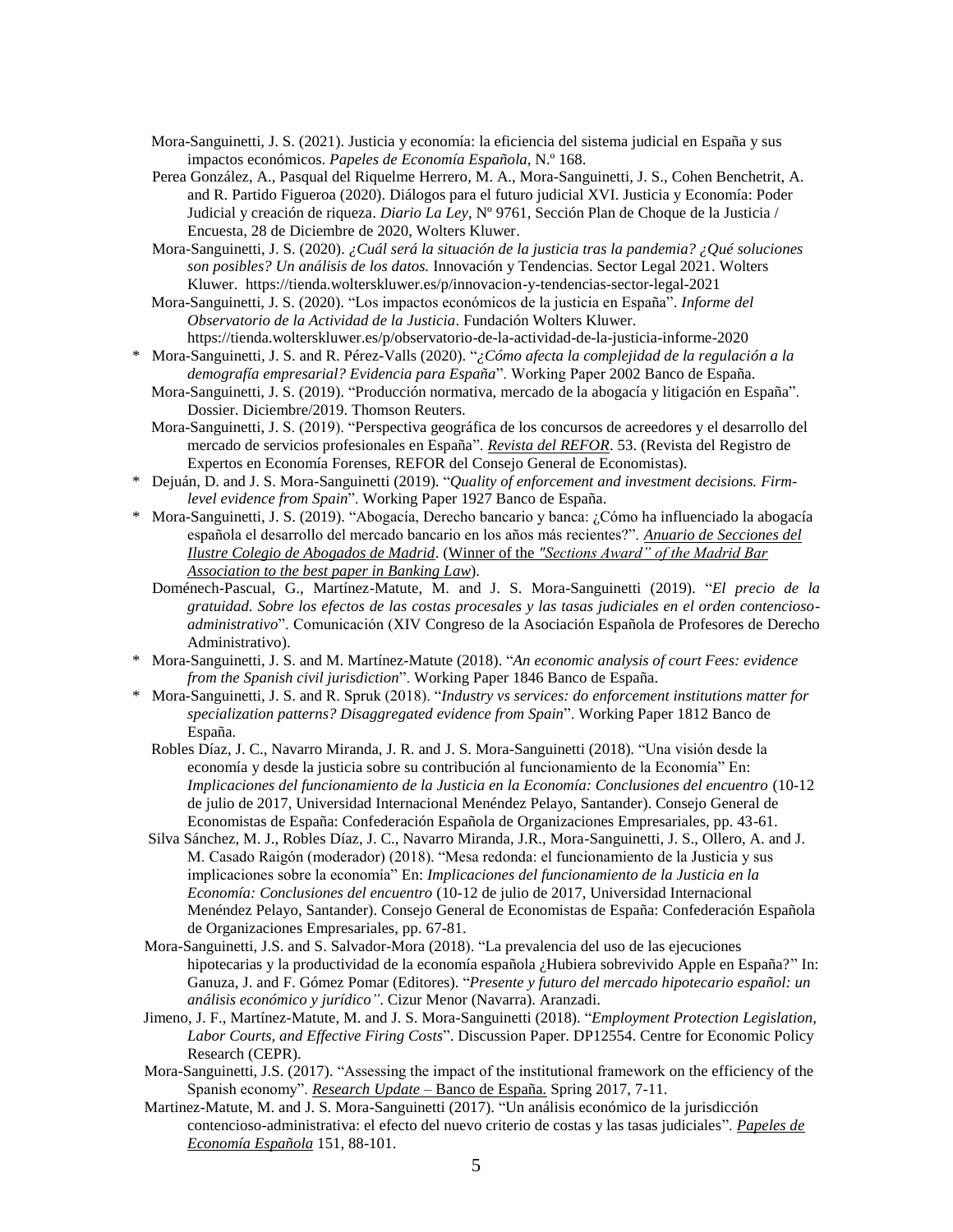- \* Mora-Sanguinetti, J.S., Martínez-Matute, M. and M. García-Posada (2016). "*Credit, crisis and contract enforcement: evidence for the Spanish loan market*". Working Paper 1630 Banco de España.
- Mora-Sanguinetti, J.S. (2016). Rev. of "Servicios profesionales en España: ¿Reforma imposible?" (Ciarreta Antuñano, A., Espinosa Alejos, M. P. and Zurimendi Isla, A. *Revista de Economía Industrial* 398, 187-188.
- Mora-Sanguinetti, J.S., and Salvador-Mora, S. (2016). "El impacto económico de la actividad normativa. Los riesgos de la "gran convergencia". *Revista de Economía Industrial* 398. 117-128.
- Mora-Sanguinetti, J. S. (2016) "Evidencia reciente sobre los efectos económicos del funcionamiento de la justicia en España". *Boletín Económico-Banco de España* 1, 33-41.
- \* Jimeno, J. F., Martínez-Matute, M. and J.S. Mora-Sanguinetti (2015) "*Employment Protection Legislation and Labor Courts' Activity in Spain*". Working Paper 1507 Banco de España.
- \* Mora-Sanguinetti, J. S. and N. Garoupa (2015) "*Litigation in Spain 2001-2010: Exploring the market for legal services*". Working Paper 1505 Banco de España.
- Mora-Sanguinetti, J. S. and M. Martínez-Matute (2014) "La regulación en el mercado de productos en España según los indicadores de la OCDE". *Boletín Económico-Banco de España* 12, 45-54.
- \* García-Posada, M. and J. S. Mora-Sanguinetti (2014). "*Entrepreneurship and enforcement institutions: Disaggregated evidence for Spain*". Working Paper 1405 Banco de España.
- Mora-Sanguinetti, J. S. y F. Gómez Pomar (2014) "Males de la justicia: analizando los datos". *Indret* 1/2014 (Editorial 1), 1-7.
- \* Wölfl, A. and J. S. Mora-Sanguinetti (2013). "Labor market reform in Spain" (reprinted). *Moneda y Crédito* 235, 139-171.
- Mora-Sanguinetti, J. S. (2013). La economía española de aquí al 2050: ¿Qué nos depara el futuro? *Revista AAUC3M*. 8, 30-31.
- Mora-Sanguinetti, J. S. (2013) "El funcionamiento del sistema judicial: nueva evidencia comparada". *Boletín Económico-Banco de España* 11. 57-67.
- \* García-Posada, M. and J. S. Mora-Sanguinetti (2013). "*Are There Alternatives to Bankruptcy? A Study of Small Business Distress in Spain*". Working Paper 1315 Banco de España.
- Mora-Sanguinetti, J. S. and M. Rubio (2013). "*Recent Reforms in Spanish Housing Markets: An Evaluation using a DSGE Model*". University of Nottingham Centre for Finance and Credit Markets: Working Paper 13/03.
- Palumbo, G., Giupponi, G., Nunziata, L. and J. S. Mora-Sanguinetti (2013). "*The Economics of Civil Justice: New Cross-Country Data and Empirics*". OECD Economics Department Working Papers No. 1060.
- Palumbo, G., Giupponi, G., Nunziata, L. and J. S. Mora-Sanguinetti (2013). "*Judicial performance and its determinants: a cross-country perspective*". OECD Economic Policy Paper No.5.
- \* García-Posada, M. and J. S. Mora-Sanguinetti (2013). "*Firm size and judicial efficacy: Evidence for the new civil procedures in Spain*". Working Paper 1303 Banco de España.
- García-Posada, M. and J. S. Mora-Sanguinetti (2012). "El uso de los concursos de acreedores en España". *Boletín Económico-Banco de España* 12.
- \* García-Posada, M. and J. S. Mora-Sanguinetti (2012). "*Why do Spanish firms rarely use the bankruptcy system? The role of the mortgage institution*". Working Paper 1234 Banco de España.
- Mora-Sanguinetti, J. S. and A. Fuentes (2012). "*An analysis of productivity performance in Spain before and during the crisis: exploring the role of institutions*". OECD Economics Department Working paper No. 973.
- \* Mora-Sanguinetti, J. S. (2011) "Algunas consideraciones sobre el mercado de alquiler en España". *Boletín Económico-Banco de España* 11. 80-91.
- Wölfl, A. and J.S. Mora-Sanguinetti (2011). "*Reforming the labour market in Spain*". OECD Economics Department Working Paper No. 845.
- \* Mora-Sanguinetti, J. S. (2010) "*Is judicial inefficiency increasing the house property market weight in Spain? Evidence at the local level*". Working Paper 1025 Banco de España.
- Mora J. S. (2008). "*The institutions of house tenancy markets in post-war Western Europe: an economic analysis*". Working Papers in Economic History. Wp 08-11. Universidad Carlos III de Madrid.
- Mora, J. S. (2009) "*A characterization of the judicial system in Spain: Analysis with formalism indices*". FEDEA Working Papers 2009-23.
- \* Matea, M. L. and J. S. Mora (2009). "*Developments in retail trade regulation in Spain and their macroeconomic implications*". Working Paper 0908 Banco de España.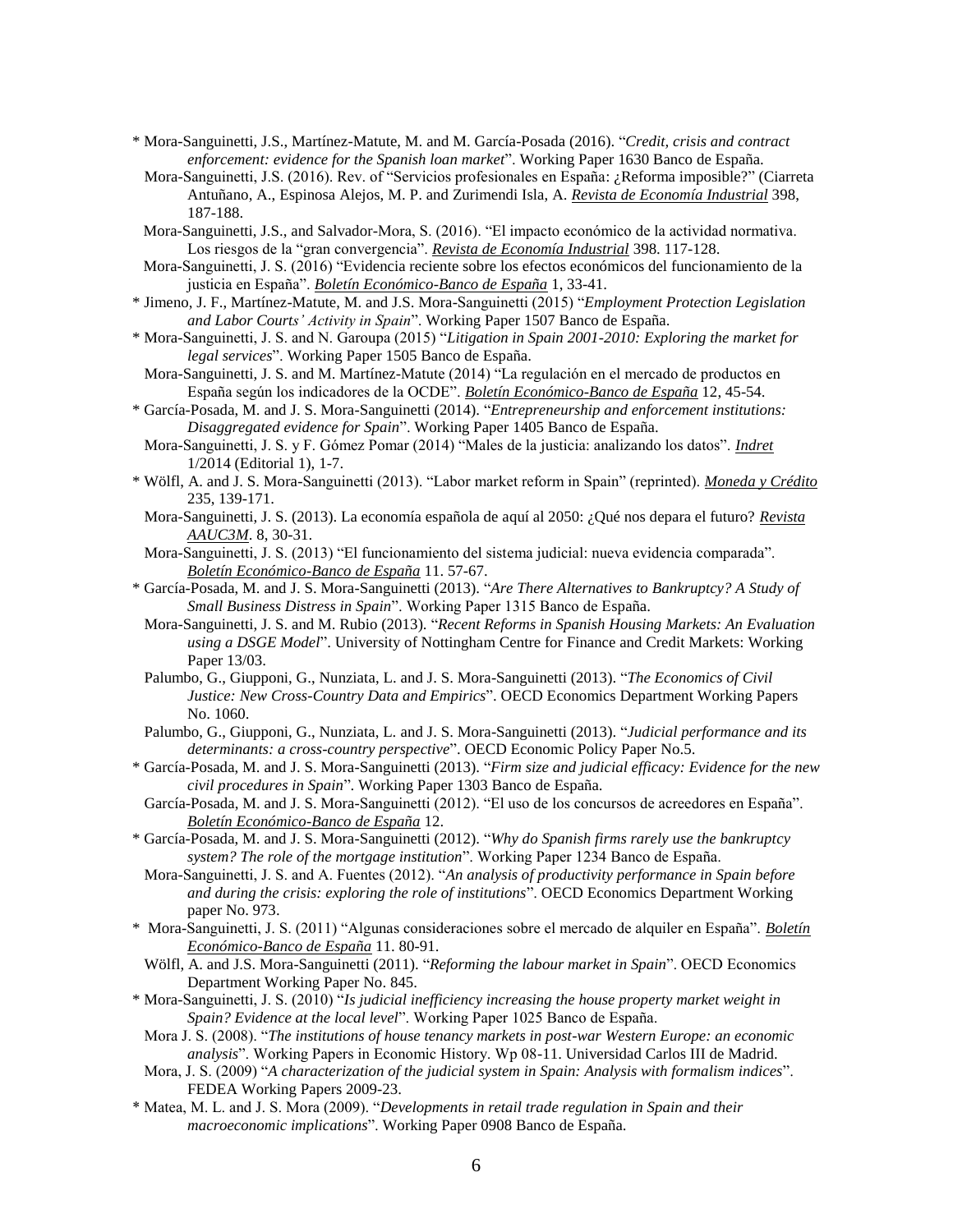- Mora, J. S. (2009) "Libertad de horarios, pequeño comercio y grandes superficies". *Revista de Libros de Economía y Empresa* IV (2). 9-12.
- Hernández de Cos, P. and J. S. Mora (2008) "La reforma del sistema español de defensa de la competencia". *Boletín Económico-Banco de España* 5. 56-66.
- Matea, M. L. and J. S. Mora (2007) "Una aproximación a la regulación del comercio al por menor a partir de indicadores sintéticos". *Boletín Económico-Banco de España* 10. 90-100.
- Mora, J. S. (2006) "Neuroeconomía y decisión". *Estrategia Global*, 15, 40-43 (2006).

# **TEACHING, OTHER PROFESSIONAL ACTIVITIES AND ACADEMIC SERVICE**

#### Teaching:

- o *Universidad Complutense de Madrid & Ortega y Gasset Foundation*. Master in Law & Economics. Lectures on: Law and Economics I (2012, 2013, 2014, 2015, 2016, 2017). Teaching evaluation survey: 4.82/5.
	- o *CUNEF*. Subject coordinator and Lecturer on: "Economic Analysis of Law and Competition Law" (2017, 2018). Teaching evaluation survey (2017): "Overall satisfaction with teaching": 9.78/10. "Overall satisfaction with the subject": 9.33/10. Teaching evaluation survey (2018): "Overall satisfaction with teaching": 9.33/10. "Overall satisfaction with the subject": 9.17/10.
- o *EAE Business School.* Master in Economic Analysis of Law and Public Management. Lectures on: Economic analysis of civil liability and Property Law (since 2019). Teaching evaluation survey: 4.67/5.
- Member of the "Criminal Justice" working group of FIDE. Co-author of the proposal "Bases of a New Model of Criminal Justice" (2018).
- Representation of Spain in international committees/international organizations:
	- o OECD (Paris) (Working Party 1).
	- o European Union (Brussels) (LIME meeting).
	- o European Union (Brussels) (EPC).
	- o UNIDROIT (Roma) (Project: Economic Assessment of International Commercial Law Reform).
- Referee:
	- o *European Journal of Law and Economics (x6), International Review of Law and Economics (x3), Indret (x4), International Journal of Finance and Economics, Journal of Institutional Economics (x2), Papers in Regional Science, Small Business Economics, Economic Modelling, Journal of Economics and Management Strategy, Socio-Economic Review, Review of Law & Economics, European Law and Economics Association, Investigaciones Económicas*, *Hacienda Pública Española*, *SERIEs-Journal of the Spanish Economic Association, Asociación Española de Derecho y Economía, Revista de Economía Aplicada, Review of Law and Economics, The Spanish Review of Financial Economics.*
- Thesis committee member/evaluator:
	- o Eduardo A. Díaz-Meco Illescas (2020). "Ámbitos de indemnidad patrimonial y sobreendeudamiento de la persona física". Facultad de Derecho. *Universidad Complutense de Madrid*.
	- o Camile Lima Santos (2017). "La aplicación de la tutela específica como sustitución de la indemnización por los daños punitivos: un análisis económico". Facultad de Derecho. *Universidad Complutense de Madrid*.
	- o Fu Tianai (2017). "Analysis on the legal risks of credit card frauds in China" *Universidad Complutense-Fundación Ortega y Gasset.* Master in Law and Economics.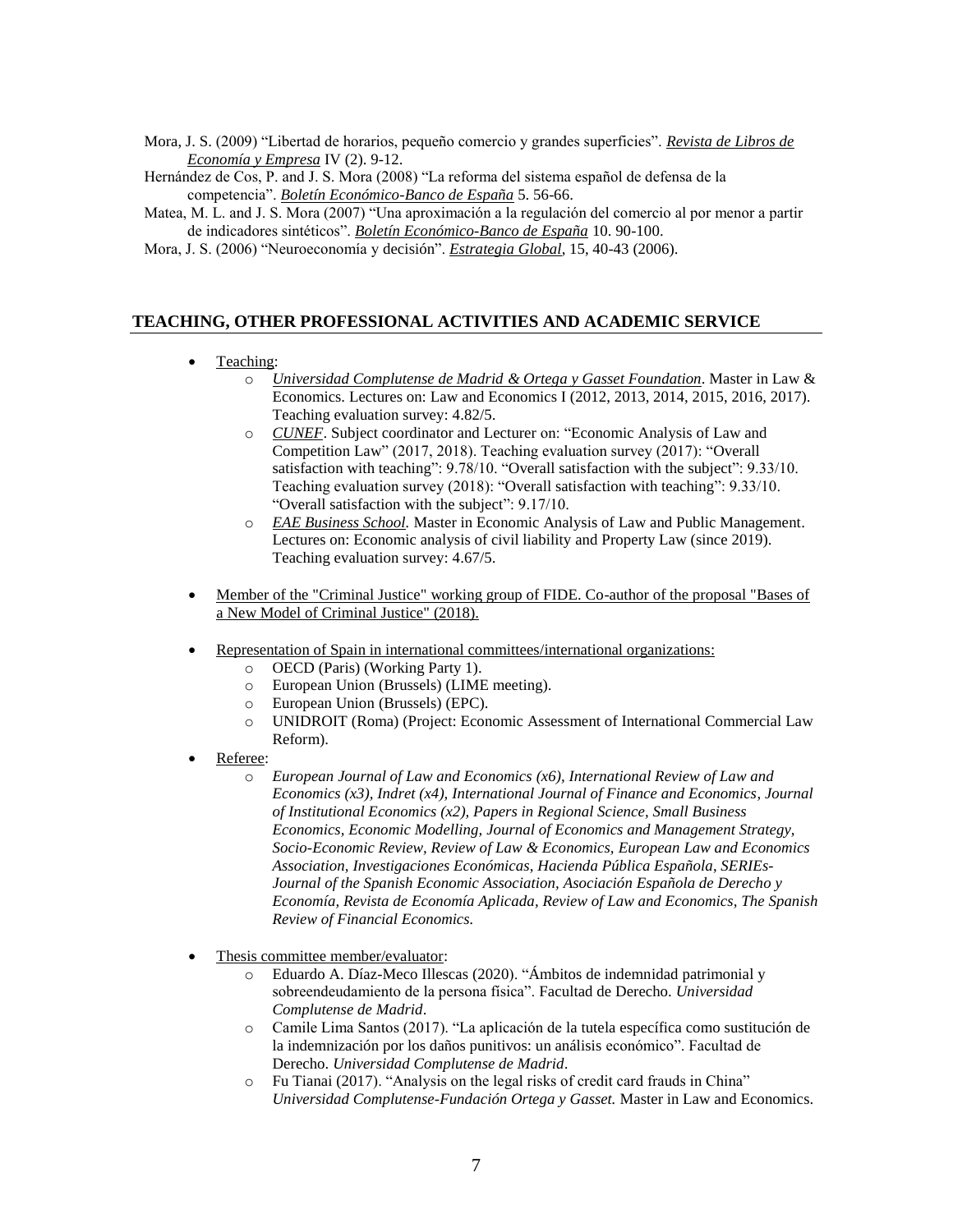- o Camilo Zabala (2014). "La insolvencia de la persona física: análisis económico de los determinantes de reforma para el caso español". *Universidad Complutense-Fundación Ortega y Gasset.* Master in Law and Economics.
- o Daniela Morales (2014). "Evaluación económica de la sustracción de reservas en Colombia" *Universidad Complutense-Fundación Ortega y Gasset*. Master in Law and Economics.
- o Karime Macías Tubilla (2014). "El estado mexicano y su combate a la vulnerabilidad social del tipo familiar: un análisis de eficiencia del sistema nacional para el desarrollo integral de la familia". *Universidad Complutense de Madrid*.
- o Beatriz Mondragón (2013) "Efectividad y regulación de los contratos tipo en la prestación de servicios financieros. Un análisis económico" *Universidad Complutense-Fundación Ortega y Gasset*. Master in Law and Economics.
- o Javier Duarte de Ochoa (2013) "La gestión de la política económica en un estado descentralizado: el caso de México". Departamento de Economía Aplicada IV. *Universidad Complutense de Madrid*.
- o Alejandro Celi de la Mota (2012) "Bank of the South (Unasur): economic analysis of the independence and financial stability of South America" *Universidad Complutense-Fundación Ortega y Gasset*. Master in Law and Economics.
- o Daniel Martín Fernández (2011) "Corporate Governance in Emerging Markets". *École Supérieure de Commerce de Paris*- ESCP (Business School).
- Other:
	- o Member of the scholarships commission (becas alumni) of the *Universidad Carlos III de Madrid*: 2012, 2013.
	- o Member of the *Italian Society of Law and Economics* (2012).
	- o Member of the *European Association of Law and Economics* (2012, 2015, 2016, 2018).
	- o Member of the organizing committee of the V, VI, VII, VIII annual conferences of the *Spanish Association of Law and Economics* (AEDE) 2014-2017.
		- Member of the jury of the 2014 AEDE-ADCA prize to the best paper on antitrust.
	- o Member of the evaluation Commission of ANECA and Agencia de Calidad, Acreditación y Prospectiva de las Universidades de Madrid for the assessment of the Degree in Economics of Universidad Carlos III and the Master in Law & Economics (UCM) (January 2016).

#### **PRESENTATIONS**

- **2022** European Parliament (Brussels). FIDE (Madrid, online) [GT sobre Incentivos (Fiscales) para la puesta en uso de la Vivienda Vacía]. Universidad Autónoma de Madrid (Seminar, Master in Legal Research, Madrid). Congreso de la Abogacía de Castilla y León (CACYL). Universidad de Murcia.
- **2021** Bank of England (London, online). OECD (Paris, online). Université de Paris Nanterre (Séminaire: "Lien: Law, Institutions and Economics") (Paris, online). Società Italiana di Economia (Roma) (RSA SIE 2021). Ministerio de la Presidencia, Relaciones con la Cortes y Memoria Democrática (II Jornadas de la Red de Calidad Normativa). Universidad de Salamanca (X FODERTICS). Consell de l´Advocacia de Catalunya (INMediaciò) (Barcelona, online). Universidad Autónoma de Madrid (Seminar, Master in Legal Research, Madrid, online). ENATIC (coordinator of a seminar on new technologies Law) (online). Associação Brasileira de Lawtechs & Legaltechs – CENOR (Roundtable on Jurimetrics) (Brasil-Portugal, online). Universidad de Barcelona (online). FIDE (Madrid, online). Fundación Rafael del Pino (Madrid, online). 8th International Meeting in Law and Economics (Paris, online). IE (Madrid, online) Research seminar.
- **2020** UNIDROIT (Rome, Online). Universidad de Salamanca. FIDE (Madrid). Economic and Social Council (CES) of the Region of Murcia. Universidad Autónoma de Madrid (Seminar, Master in Legal Research, Madrid-Online). CMS 6th LEGAL FORUM WEEK (Madrid-Online). VIII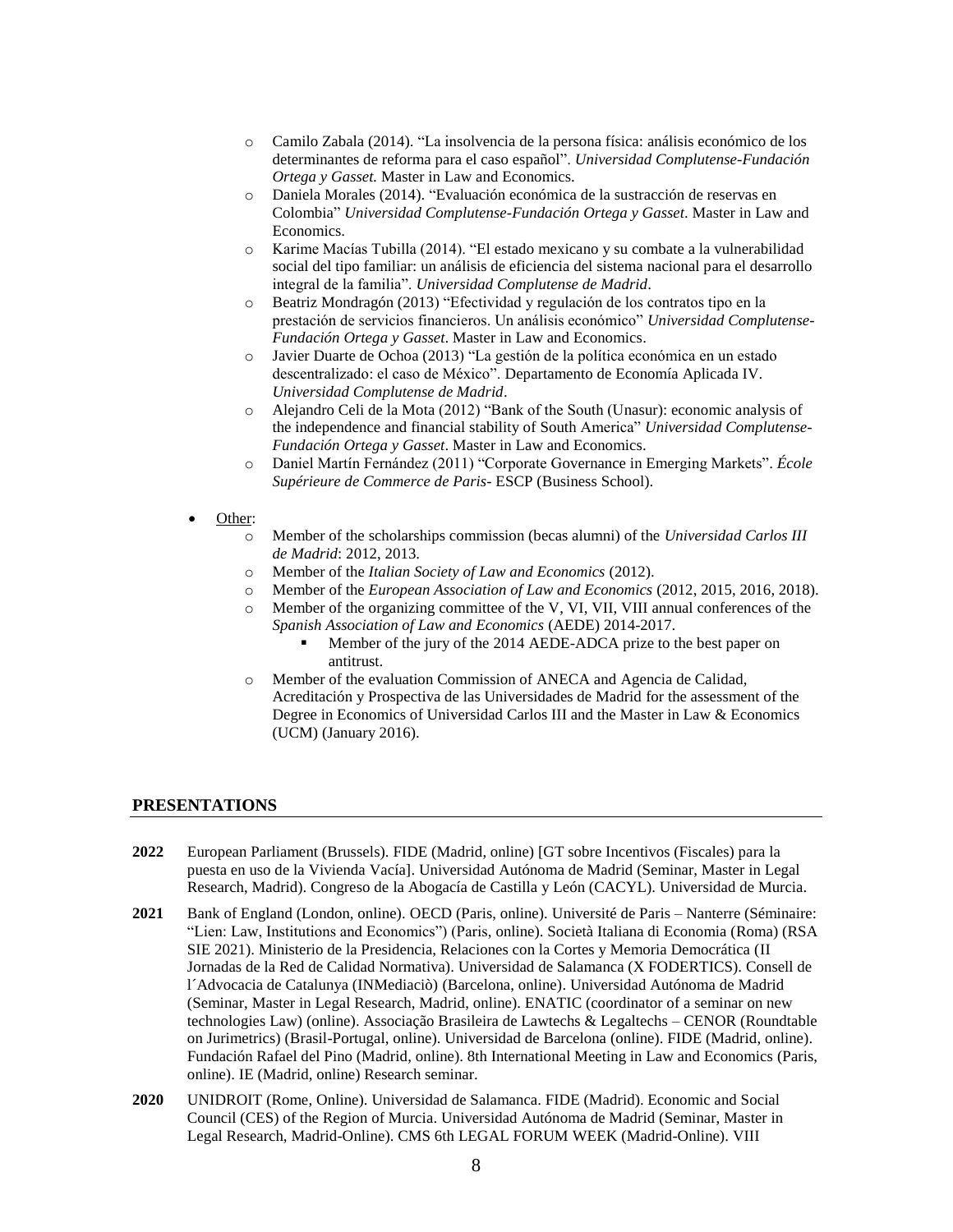Congreso Concursal (Madrid-Online). Banco de España – Eurosystem (2) (Research seminar, Madrid-Online). Universidad de Granada (AEDE, Mesa redonda sobre colapso judicial) (online). Fundación Wolters Kluwer (Presentación del Informe 2020 de la Actividad de la Justicia) (Online).

- **2019** Oxford University (UK) (Round Table Moderator: "AI, Big Data and the Digital Economy: Challenges and Opportunities"). Catolica Porto Business School (X Annual Conference of AEDE). Universidad de Granada (Economic Analysis of Litigation Workshop). Universitat de València (Valencia) (Seminar, Law School). Consejo General del Poder Judicial (CGPJ), Universidad Autónoma de Madrid (Master in Legal Research, Madrid) (Seminar, Máster Universitario en Investigación Jurídica), UC3M International School, Fundación Hay derecho-Consejo General de la Abogacía Española. Universidad Complutense de Madrid. BBVA (Research Department). Universidad de Navarra (School of Economics and Business). University of Liubliana (Slovenia) (Research Centre of the School of Economics and Business).
- **2018** European Commission (Brussels) (Seminar). Banque de France (ESCB Research Cluster 2, Discusión). Universidad Autónoma de Madrid (Madrid) (Seminar, Master in Legal Research). 1er Congreso sobre Economía y Justicia (Barcelona) (roundtable coordination). Syracuse University (Madrid campus) (Seminar). Universitat de Barcelona (IL3 - Master of Digital Law & Information Society). Universitat de Lleida (IX Annual Conference, Spanish Association of Law & Economics). Università di Milano-Bicocca (EALE 35<sup>th</sup> Annual Conference). UNIDROIT (Roma) (4th Workshop: Economic Assessment of International Commercial Law Reform). Fundación Ortega y Gasset-UCM (Madrid) Seminar Law & Economics. Universidad Carlos III de Madrid (SAEe 2018).
- **2017** Florida Atlantic University (USA) (Seminar). Université Paris Nanterre (IV Workshop Economic Analysis of Litigation). Universitat de Lleida (Seminar). FUNCAS (Madrid) (Round table, "Papeles de Economía Española"). CGAE (Madrid) (Round table). CEMFI (Madrid) (Seminar, FIRMS Workshop). Università di Catania (Italia) (Research Seminar). FIDE (Madrid). Banco de España (Research seminar). Universitat de Barcelona (IL3 - Master of Digital Law & Information Society). Universidad Antonio de Nebrija (Madrid) (Inauguración del aula Santos Pastor). Universidad Carlos III de Madrid (Seminar, Carlos III International School). Universidad Carlos III de Madrid (VIII Annual Conference, Spanish Association of Law & Economics). UIMP (Santander) (Encuentro: Implicaciones del funcionamiento de la justicia en la economía). UIMP (Santander) (Encuentro: Una Justicia de futuro: III Edición. Banco de España (Madrid) (Central de Balances). FIDE (Madrid) (Provisiones para litigios de las empresas del IBEX 35: cuantía, tipología e impacto en la reputación y el negocio). Universidad Complutense – Colegio Notarial de Madrid (Congreso internacional sobre insolvencia y mercado de crédito).
- **2016** Università di Bologna (33rd EALE conference). Banco de España Eurosystem (Research seminar). FIDE (Madrid). Universitad de Alicante (Research Seminar, Department of Economics). Universitat de Barcelona (IL3 - Master of Digital Law & Information Society). Université de Montpellier (3rd Economic Analysis of Litigation Workshop). Universidade Catolica Portuguesa (VII Annual Conference, Spanish Association of Law & Economics). Universidad Autónoma de Madrid (Jornada sobre análisis empírico del Derecho). FEMP (ALEL-Jornada: El Asociacionismo en el colectivo de funcionarios públicos). Universidad del País Vasco (41 Simposio – Spanish Economic Association SAEe).
- 2015 University of Vienna (32<sup>nd</sup> EALE conference), Università di Torino (2nd Economic Analysis of Litigation Workshop). Universitat de Girona (40 Simposio – Spanish Economic Association SAEe). Universitat de València (Conferencia "Los costes de la justicia") (Valencia), Wolters Kluwer (Madrid), I Congreso Annual del Instituto Iberoamericano de Derecho y Finanzas (Madrid). UIMP (Santander) (VI Annual Conference of the Spanish Association of Law & Economics)**,** Universitat de Barcelona (IL3 - Master of Digital Law & Information Society), Universidad de Salamanca (Seminar, Master of Law and Economics). Banco de España – Eurosystem (Research seminar).
- **2014** Nottingham University (CFCM Research seminar). Universitat de les Illes Balears (Palma de Mallorca) (XXXIX Simposio – Spanish Economic Association (SAEe). Università di Roma (La Sapienza) (invited conference: Conference of the European Statistics Stakeholders). Singapore Management University (invited seminar), Universitat de València (Jornada "Justicia y Economía"), Universitat de Barcelona (IL3 - Master of Digital Law & Information Society). Universidad de Málaga (V Annual Conference Spanish Association of Law & Economics). Universidad de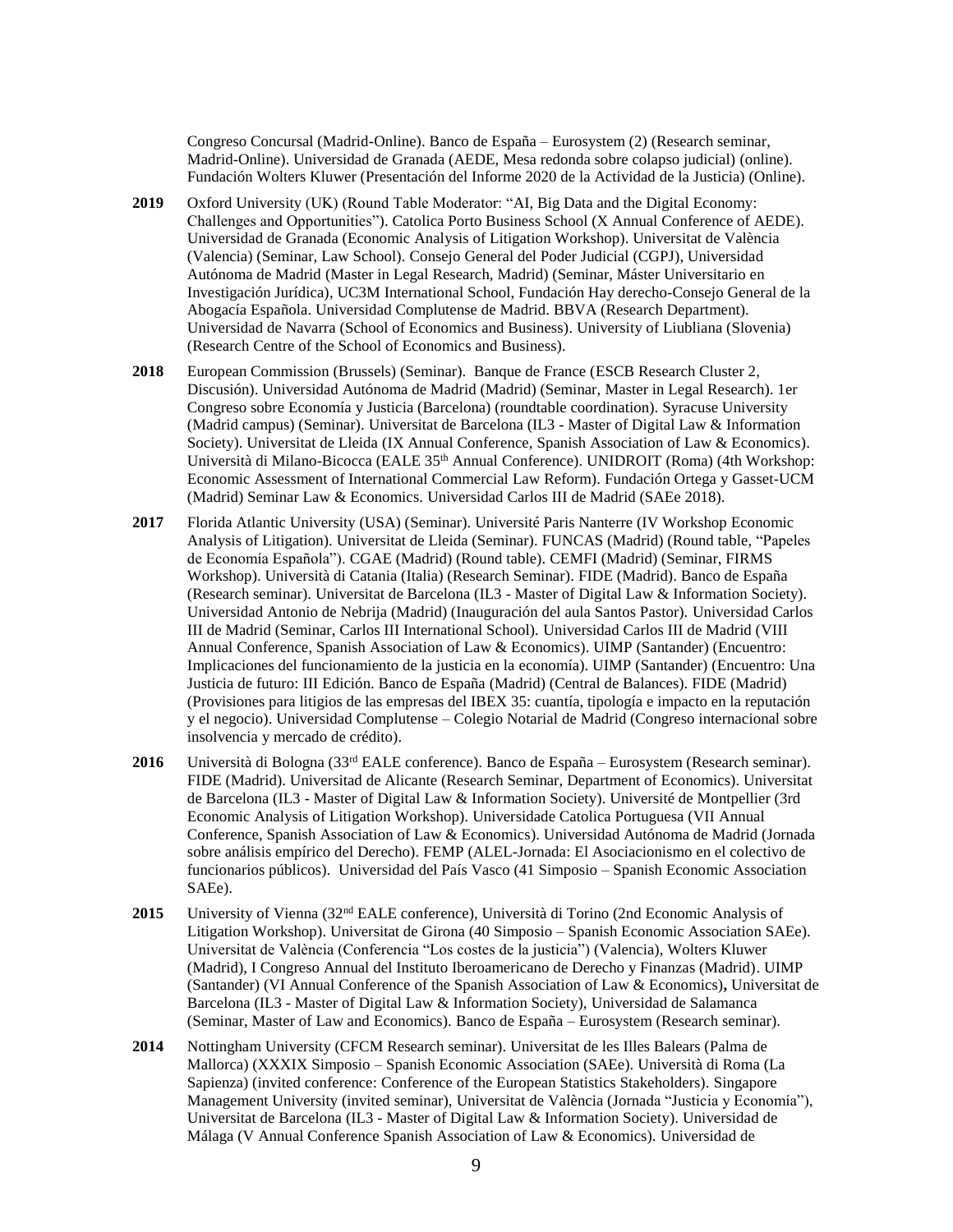Salamanca (Seminar, Master of Law and Economics). Universidad de Navarra (research seminar). Universitat de Valencia (Master oficial en Derecho Administrativo). Universitat de Girona (XXI Encuentro de Economía Pública).

- **2013** Stockholm University (Workshop on Regulations, Entrepreneurship and Firm Dynamics). Universitat Pompeu Fabra (Research seminar). Université Paris Ouest-Nanterre (Workshop "The Professions between Competition and Regulation: Interdisciplinary Perspectives"). Universidad de Cantabria (Santander) (XXXVIII Simposio - Spanish Economic Association (SAEe). Universidad de Granada (IV Annual Conference Spanish Association of Law & Economics). Universidad de Granada (XVI Applied Economics Meeting). Universitat de Barcelona (IL3 - Master of Digital Law & Information Society). Universidad de Zaragoza (VI Ciclo de conferencias de Economía Internacional). Universidad Rey Juan Carlos (Finance & Investment Club). Banco de España – Eurosystem (4) (Research seminar).
- **2012** OFCE Sciences Po (Paris) (Journée d'étude VILLE ET LOGEMENT). Università degli Studi di Roma Tre (Italy) (8th Annual Conference, Italian Society of Law and Economics). Fundación FIDE (Madrid) (Conference: La justicia, su coste y eficiencia). Universidad Rey Juan Carlos (Jornadas de Política Monetaria, Bancos Centrales y Derivados Financieros). Stockholm University (European Association of Law and Economics, 29<sup>th</sup> annual meeting). Universitat de Barcelona (IL3 - Master of Digital Law & Information Society). Fundación Ortega y Gasset (Master in Economic Analysis of Law). Banco de España - Eurosystem (2) (Research seminar). Universitat de València (AEDE III Annual Conference).
- **2011** Harvard University (VIII Course in Law and Economics), OECD. Economics Department (2) (Research seminar). Institut Français de Géopolitique - Université Paris 8 (Vincennes-Saint Denis). Universidad Carlos III de Madrid (Spain) (invited lecture at the graduation ceremony of the university). XXIV Symposium Moneda y Crédito (Bank Santander Foundation, Madrid).
- **2010** French Ministry of Economics (Paris, France). Universidad Carlos III de Madrid (Spain) (Presentation, Department of Economic History and Institutions).
- **2009** National Competition Authority (CNC) (Madrid, Spain). Universidad de Salamanca (Spain) (Master in Law & Economics and Public Policies). Universidad Carlos III de Madrid (Spain) (Presentation Department of Economic History and Institutions).
- **2008** Università di Bologna (Italy) (IV Annual Conference SIDE-Italian Society of Law and Economics). Universitat Pompeu Fabra (Barcelona, Spain). Universidad Carlos III de Madrid (Spain). Universidad Complutense (Madrid, Spain) (Summer school).
- **2007** Tartu University (Estonia) (II Summer School ESF-CEPR Globaleuronet Network). Universitat de Valencia (Valencia, Spain) (VIII Economic Policy Symposium). Universidad Carlos III de Madrid (Spain) (Presentation, Department of Economic History and Institutions).
- **2006** Harvard University (III Harvard Course in Law and Economics) (Cambridge, USA). Banco de España - Eurosystem (Madrid, Spain) (Research Seminar).

#### **SELECTED COURSES**

- **2016** (10-14 October) XIII Harvard Course in Law and Economics (Harvard University, Cambridge, Massachusetts).
- **2014** (28 August-1 September) Summer School in Economics and Finance 2014 (CEMFI) (Madrid) "Panel Data Econometrics" (Jeffrey Wooldridge).
- **2011** (17-21 October) VIII Harvard Course in Law and Economics (Harvard University, Cambridge, Massachusetts).
- **2009** (6-10 July). Barcelona GSE Microeconometrics Summer School. "Dynamic Panel Data Models and non-linear panel data models".
- **2007** (3-7 September) Summer School in Economics and Finance 2007 (CEMFI) (Madrid) "Panel Data Econometrics" (Steve Bond).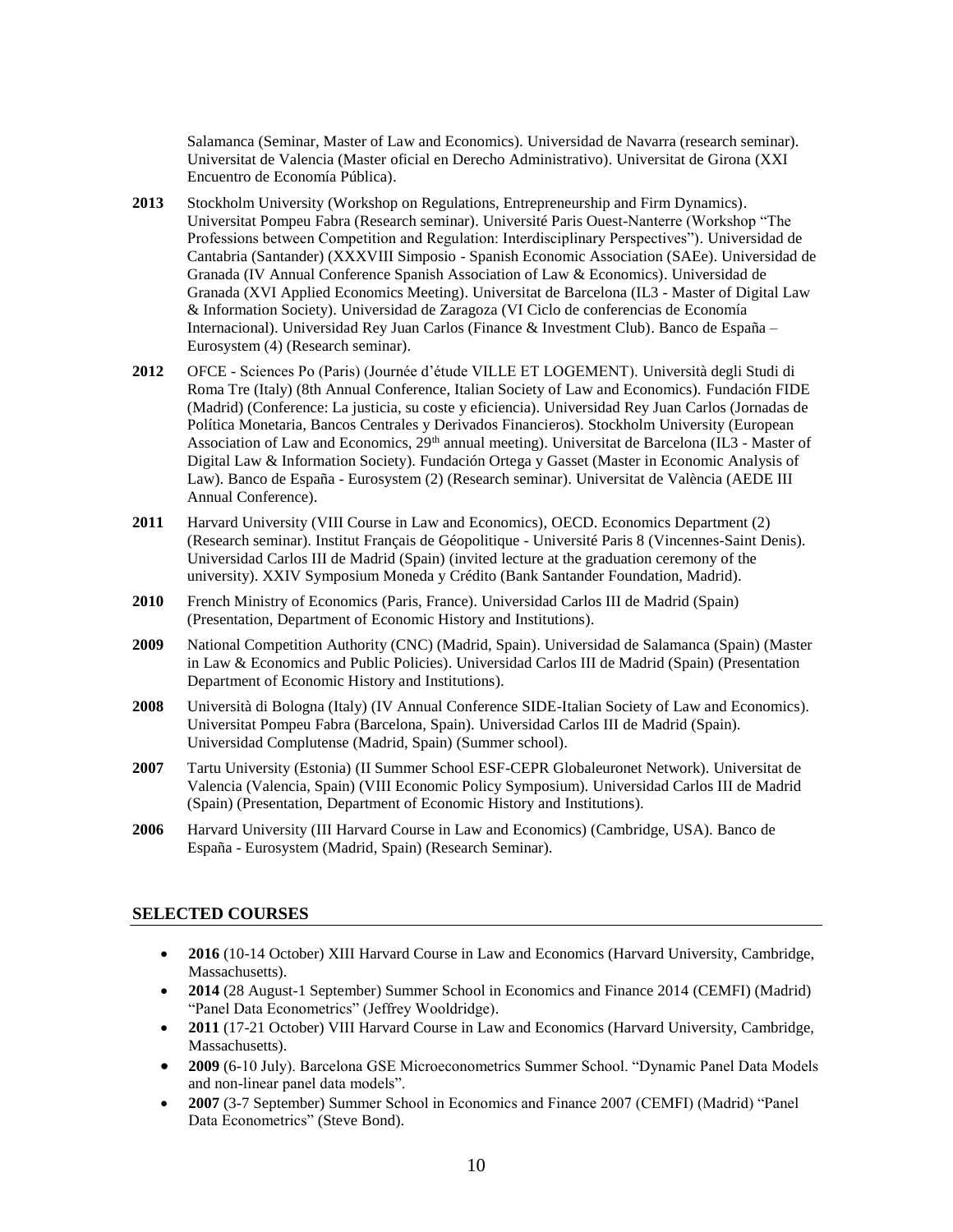- **2006** (23-27 October) III Harvard Course in Law and Economics (Harvard University, Cambridge, Massachusetts)
- **2006** (28 August-1 September) Summer School in Economics and Finance 2006 (CEMFI) (Madrid) "Casual Inference and Public Program Evaluation".
- **2006** (20-26 June) Barcelona Macroeconomics Summer School 2006 (CREI/UPF) (Barcelona) "Economics Growth and Development".

# **MEDIA COVERAGE TO MY PROJECTS AND EVENTS**

# **A) MEDIA COVERAGE**

- **Agencia EFE, El Mundo, El Economista, La Razón, El Confidencial, COPE, Radio Intereconomía, The Objective, Libre Mercado – Libertad Digital, Eldiario.es, Diari de Tarragona, Yahoo, La Verdad, La Opinión, Onda Regional Murcia, Diario de Burgos** and **Cartagena Actualidad [2022]** (covering: *La factura de la injusticia. Sistema judicial, economía y prosperidad en España).*
- **Financial Food** (Spain) and **ARAL** (Spain) [20/10/2021]. "AECOC considera que con el ritmo de crecimiento previsto no seremos capaces de generar empleo ni actividad".
- **La Razón** (Spain) [10/11/2021]. "El PP saca adelante el Pacto Regional por la Justicia, con la negativa de PSOE y Podemos" (covering: "*Los impactos económicos del funcionamiento de la justicia en la Región de Murcia*").
- **Expansión** (Spain) [02/07/2021]. "El Banco de España avisa de que la congestión de la justicia lastra la inversión".
- **Noticias Cuatro** and **ABC** (Spain) [23/05/2021]. "La locura legislativa en España: de la hiperregulación a leyes preconstitucionales" (covering: "*How does regulatory complexity affect business demography? Evidence from Spain*").
- **Cotizalia** (Spain) [19/05/2021]. "Por qué el plan económico de Franco benefició a Barcelona y Bilbao frente a Huelva" (covering: "*Democracy, technocracy and economic growth: evidence from 20 century Spain*").
- **Libremercado.com** (Spain) [12/05/2021] "Prohibido hacer castillos en la playa o jugar al dominó: el colmo de la asfixia regulatoria en España" (covering: "*How does regulatory complexity affect business demography? Evidence from Spain*").
- **El Mundo** and **Actualidad Económica** (Spain) [09/05/2021] "España, un país empapelado de leyes" (covering: "*How does regulatory complexity affect business demography? Evidence from Spain*").
- **VozPópuli** (Spain) [23/04/2021] "La cuarta palanca del Plan de Recuperación" (por Enrique Feás) (covering: "*New dimensions of regulatory complexity and their economic cost. An analysis using text mining*").
- **ABC** (Spain) [18/04/2021] "La maldición del empleado número 50" (por John Müller)" (covering: "*¿Cómo afecta la complejidad de la regulación a la demografía empresarial? Evidencia para España*").
- **Expansión** [17/11/2020] "Carlos Lesmes solicita una profunda modernización de la Administración de Justicia", **COPE** [17/11/2020] "Lesmes respalda la modernización de la justicia pero defiende la independencia judicial", **CincoDías** [19/11/2020] "El alivio del colapso judicial impulsaría un crecimiento del 3% en las empresas" (all covering "Los impactos económicos de la justicia en España" - Informe del Observatorio de la Actividad de la Justicia and its presentation).
- **ABC** (Spain) [1/3/2020]. "*España empuja a sus empresas contra un muro legislativo*" (covering: "*¿Cómo afecta la complejidad de la regulación a la demografía empresarial? Evidencia para España*").
- **Libre Mercado** (Spain) [3/2/2020]. "*Tsunami regulatorio: el número de normas en vigor se multiplica por cuatro*" (covering: "*¿Cómo afecta la complejidad de la regulación a la demografía empresarial? Evidencia para España*").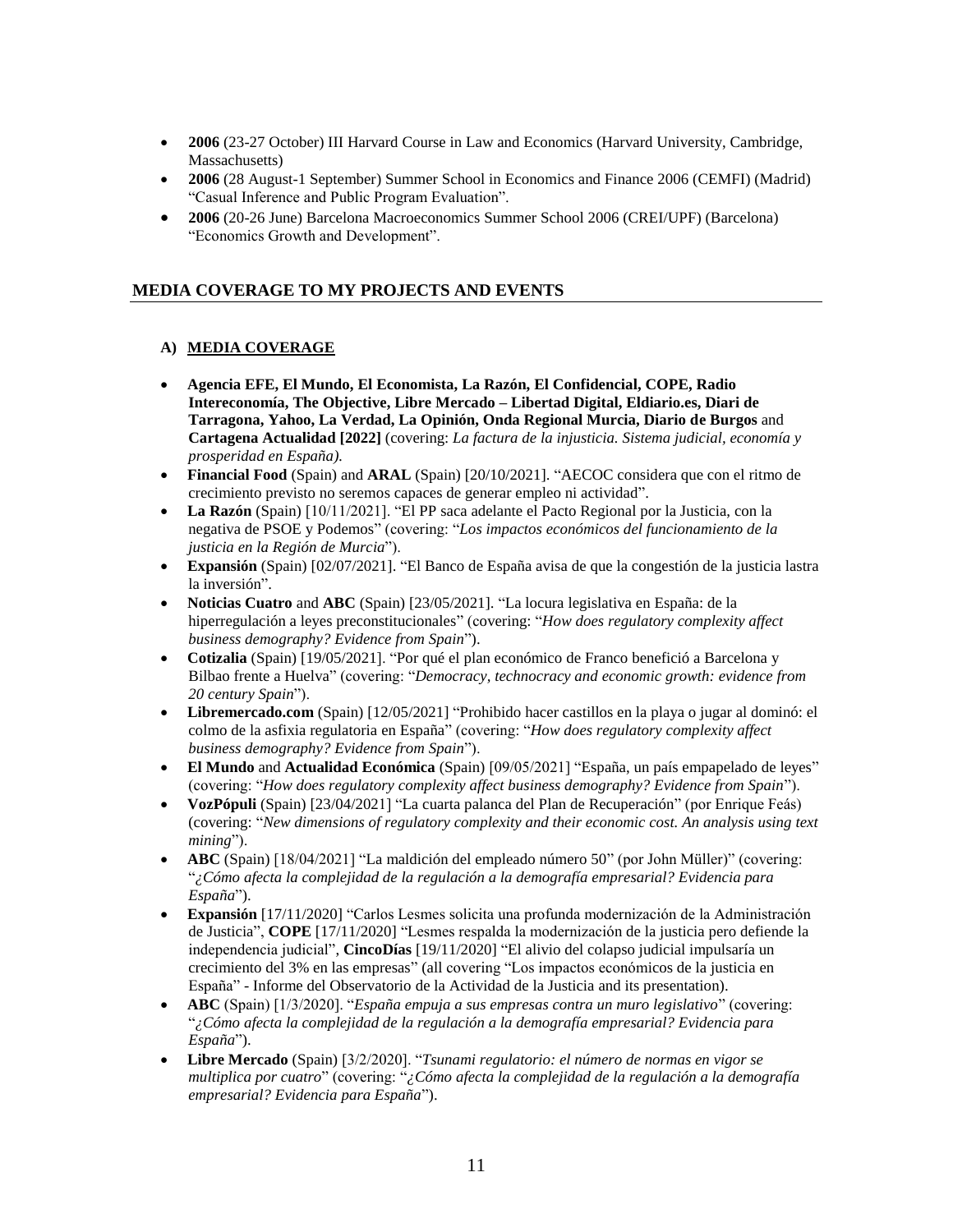- **La Verdad** (Spain) [11/2/2020]. "*Un leve incremento del atasco judicial podría elevar el paro al 20% en solo un año*" (covering: "*Los impactos económicos del funcionamiento de la justicia en la Región de Murcia*").
- **La Opinión de Murcia** (Spain) [11/2/2020]. "*La tendencia de los murcianos a litigar sitúa a la Región a la cabeza del ranking mundial*" (covering: "*Los impactos económicos del funcionamiento de la justicia en la Región de Murcia*").
- **ABC** (Spain) [26/1/2020]. "*La maraña legislativa se cuadruplica en 40 años y roza las 12.000 normas al año*" (covering: "*¿Cómo afecta la complejidad de la regulación a la demografía empresarial? Evidencia para España*").
- **El Confidencial** (Spain) (Internet press) [26/1/2020]. "*La fragmentación del mercado condena a España a ser un país de autónomos*" (covering: "*¿Cómo afecta la complejidad de la regulación a la demografía empresarial? Evidencia para España*").
- **CincoDías** (Madrid, Spain) [25/11/2019] "*La factura del colapso de la justicia, en cifras*" (covering: "*Quality of enforcement and investment decisions. Firm-level evidence from Spain*").
- **Expansión** (Madrid, Spain) (Press) [6/8/2019] "*El país de las 12.000 normas al año*" (covering: "*La* "*complejidad" de la regulación española ¿Cómo medirla? ¿Qué impacto económico tiene?"*).
- **Nada es Gratis** (Spain) (Internet Blog) [20/06/2019] "*Tasas judiciales y agilización de la Justicia en España*" by Marta Martínez-Matute (covering: "An economic analysis of court fees: evidence from the Spanish civil jurisdiction").
- **Nada es Gratis** (Spain) (Internet Blog) [3/6/2019] "*Cambiar creencias falsas: ¿Misión Imposible?*" by Jordi Brandts, Isabel Busom, Cristina López-Mayán and Judith Panadés. (covering "*The Regulation of Residential Tenancy Markets in Post-War Western Europe: An Economic Analysis*"
- **Nada es Gratis** (Spain) (Internet Blog) [5/3/2019] "*Justicia y Economía: ¿Depende la especialización productiva provincial de la congestión judicial?*" by Rok Spruk (covering: "*Industry vs services: do enforcement institutions matter for specialization patterns? Disaggregated evidence from Spain*").
- **El Economista** (Madrid, Spain) (Press) [15/03/2019] (Article by Juan Velarde Fuertes "*Por dónde no camina la economía libre*" covering: "*Libertad de horarios, pequeño comercio y grandes superficies*" and "*La reforma del sistema español de defensa de la competencia*").
- **Nada es Gratis** (Spain) (Internet Blog) [29/11/2018] "Premio SERIEs 2018: Los concursos de acreedores y las microempresas" by Juan F. Jimeno (covering the Spanish Economic Association Prize for the best article published in SERIEs).
- **El Español** (Spain) (Internet Press) [8/5/2018] and **ConfiLegal** (Spain) (Internet Press) [9/5/2018] (covering: *Bases de un nuevo modelo de justicia penal* [FIDE])
- **ConfiLegal** (Spain) (Internet Press) [17/3/18] (covering: *I Congreso sobre Economía y Justicia, Barcelona*).
- **ConfiLegal** (Spain) (Internet Press) [22/4/17] (covering: *Opening of the Santos Pastor classroom*).
- **CincoDías** (Madrid, Spain) (Press) [12/4/2017] (covering: *Round table at CGAE*).
- **El Economista** (Internet press) [9.3.2017] and **ConfiLegal** (Madrid, Spain) (Internet press) [13/3/2017] (covering: "*Un análisis económico de la jurisdicción contencioso-administrativa: el efecto del nuevo criterio de costas y las tasas judiciales")*.
- **Diario La Ley** (Madrid, Spain) (Specialized press) [14/4/2016] and **Expansión** (Madrid, Spain) (Press) [19/4/2016]. *General coverage to my research*.
- **El Periódico de Catalunya** (Barcelona, Spain) (Press) [27/1/2016], **El economista** (Madrid, Spain) (Press) [27/1/2016] and **Expansión** (Madrid, Spain) (Press). [28/1/2016] (covering: "*Evidencia reciente sobre los efectos económicos del funcionamiento de la justicia en España*").
- **Expansión** (Madrid, Spain) (Press) [24/4/2015] and **La Opinión** (A Coruña, Spain) (Internet Press). [3/5/2015] (covering: "*Employment Protection Legislation and Labor Courts' Activity in Spain"*).
- **El Mundo** (Madrid, Spain) (Internet press) [1/4/2015] (covering: "*La regulación en el mercado de productos en España según los indicadores de la OCDE*").
- **Expansión** (Madrid, Spain) (Press) [25/3/2015] (covering: "*Litigation in Spain 2001-2010: Exploring the market for legal services"*).
- **El Economista** (Madrid, Spain) (Press) [16/2/2015] (covering: "*La regulación en el mercado de productos en España según los indicadores de la OCDE*").